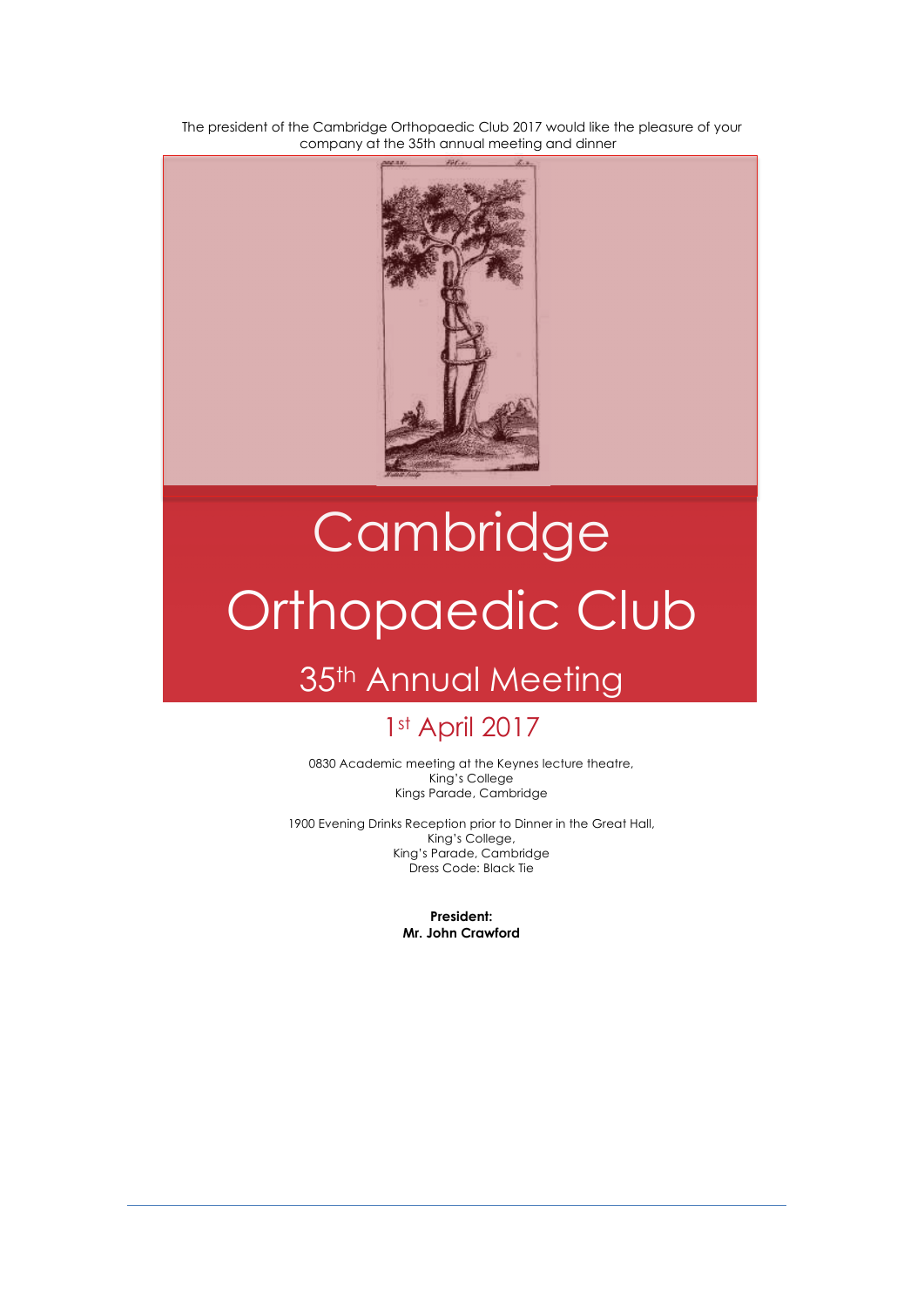## Agenda

| 830 - 915<br>9.15<br>0930<br>1000 |         | Registration and Trade stands<br>Welcome from Mr. John Crawford, CO Club President<br>The training programme Mr. Phil Johnston, Training Programme<br>Director<br><b>Registrar presentations session 1</b>                                                                                       |
|-----------------------------------|---------|--------------------------------------------------------------------------------------------------------------------------------------------------------------------------------------------------------------------------------------------------------------------------------------------------|
|                                   | $\circ$ | New drug, new problem - do hip fracture patients taking NOACs<br>experience delayed surgery, longer hospital stay, or poorer<br>outcomes?<br>George Hourston, Michael Barrett (ST6), Wasim Khan, Madhavi<br>Vindlacheruvu, Stephen McDonnell<br>Addenbrookes                                     |
|                                   | $\circ$ | 'Fix and Replace', A novel advance in the treatment of elderly<br>acetabular fractures<br>D'jon Lopez (ST8), Majid Chowdhry, Joseph Queally, Peter Hull,<br><b>Andrew Carrothers</b><br>Addenbrookes                                                                                             |
|                                   | $\circ$ | Intracapsular femoral neck fractures in young adults: a twelve-<br>hour window for treatment?<br>Sibbel J (ST3), Phaily A, Chetty N, Kalairajah Y<br>Luton & Dunstable university hospital                                                                                                       |
|                                   | $\circ$ | Open lower limb fractures in Major Trauma Centers- a loss leader?<br>Arman Memarzadeh (ST6), Elizabeth Tissingh, Joseph Queally,<br>Peter Hull<br>Addenbrookes                                                                                                                                   |
| 1030<br>1100<br>1130              |         | Tea and trade stands<br>Mr. W. Shenk, Mr. R. Coomber: International training<br><b>Registrar presentation session 2</b>                                                                                                                                                                          |
|                                   | $\circ$ | Developmental Dysplasia of the hip presenting between 12 and 18<br>months; medial open reduction or delayed anterior approach plus<br>innominate osteotomy<br>Christopher Bache; Mohammad Shahid; Feiran Wu; Rosamond Tansey<br>(ST3) Birmingham Children's Hospital, Birmingham, United Kingdom |
|                                   | $\circ$ | Diagnostic indicators of a hip effusion on plain film<br>radiography in children: worth another look?<br>M. Dunne (ST4), D. Gill, M. Latimer<br>Peterborough                                                                                                                                     |

o *The First Worldwide Survey on Surgeon Preferences in the Management of Stiffness following Total Knee Arthroplasty*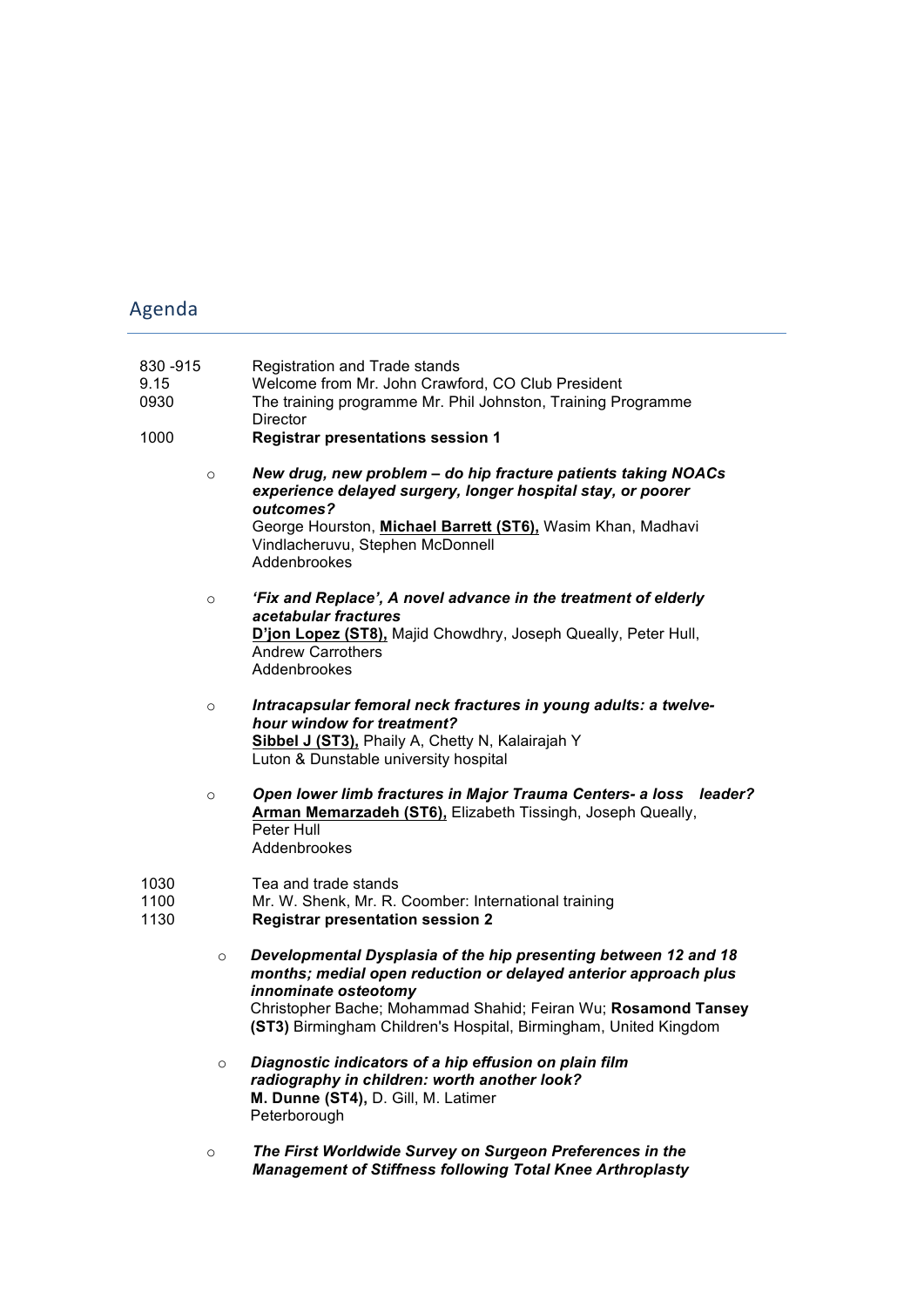**K H Sunil Kumar (ST4),** Georgios Mamarelis, Vikas Khanduja Addenbrooke's

- o *Long-term Follow-up of Patients Undergoing Tibialis Posterior Transfer: Is Acquired Pes Planus a Complication?* **M. Pecheva (ST3),** A. Devany, B. Nourallah, C. Pasapula Queen Elizabeth Hopital, King's Lynn
- 1230 Lunch at the trade stands and electronic posters
- 1330 **Nigel Coleman** (retiring trainer QEH, King's Lynn)
- 1350 **Registrar presentation session 3**
	- o **Post-code lottery? Is there variation in the allocation of** *funding for lower limb arthroplasty between clinical commissioning groups in England?* **Rachel Fischer ST3**  West Suffolk Hospital
	- o *Swallowing Following C-spine Surgery (EAT -10)* **Tom Marjoram (ST6),** Tim Woodacre Ipswich Hospital Spine Unit.
	- o *Long Term Outcomes Of Bladder, Bowel And Sexual Function In Post Operative Cauda Equina Syndrome Patients.* **Devany Adam (ST6),** Steele Nick, Marya Shivan, Gill Damien, Crawford Robert, Webb Ralph, Rai Amarjit, Lutchman Lennel Norfolk and Norwich University Hospital
	- o *Smartphone surgical simulation for Transforaminal Lumbar Interbody Fusion (TLIF) procedure amongst orthopaedic registrars* **Coomber R**, Bahsoun A, Nehme J, Chow A and Bowditch M. Ipswich Hospital
	- o *THR v Hemi for trauma* Aparna **Viswanath (ST7);** Anum Malik; Warwick Chan; Neil Walton Norfolk and Norwich
- 1505 Break trade stands
- 1545 **Daniel Perry (Liverpool):** *The Bernard Meggit invitational lecture*
- 1615 Prizes and acknowledgements, Year group best poster and presentations Cambridge Orthopaedic Club best presentation
- 1700 **Closing Remarks**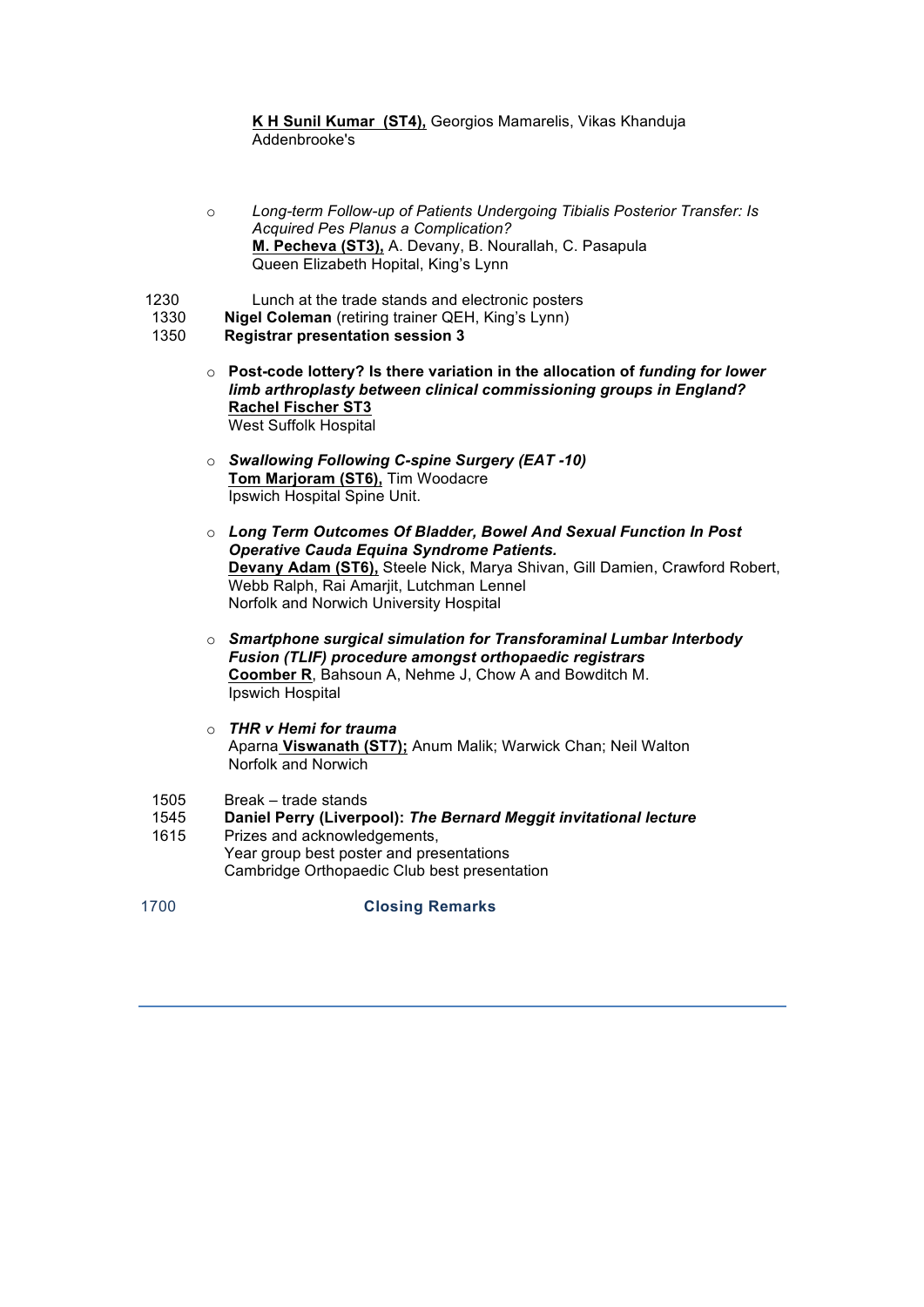### Podium Presentations

#### **Registrar session 1**

**New drug, new problem – do hip fracture patients taking NOACs experience delayed surgery, longer hospital stay, or poorer outcomes?**

George Hourston, Michael Barrett (ST6), Wasim Khan, Madhavi Vindlacheruvu, Stephen McDonnell

#### **Background**

Neck of femur fractures are common in the comorbid, often anticoagulated, elderly. Although underreported, novel and irreversible non-vitamin K antagonist oral anticoagulants (NOACs) may affect patient outcomes. We aimed to evaluate whether patients admitted with hip fractures on warfarin or NOAC therapy were at risk of operative delay, prolonged length of stay, or increased mortality.

#### **Methods**

We collected data for 845 patients admitted to our centre between October 2014 and December 2016. Multivariable linear regression analysis was performed to test the association between warfarin and NOAC therapy on time to surgery and length of stay. Variables included in the regression model were age, sex, admission Abbreviated Mental Test Score (AMTS), pre-fracture mobility, American Society of Anesthesiologists (ASA) score, fracture type, and operation type. Fisher's Exact Test was used to evaluate whether warfarin or NOAC therapy delayed surgery beyond 36 or 48 hours, or decreased 30-day, 6-month, or 12-month survival.

#### **Results**

Time to surgery was delayed in anticoagulated patients (p=0.028). NOAC therapy was independently associated with increased time to surgery beyond 36 hours (p=0.001), although not beyond 48 hours (p=0.355), whereas warfarin therapy was not associated with either. Anticoagulation did not increase length of stay (p=0.331). Warfarin therapy significantly reduced 30-day survival (p=0.007), but NOAC therapy did not (p=0.244). Neither warfarin nor NOAC therapy affected further survival.

#### **Conclusion**

NOAC therapy delays time to surgery beyond the NHS England 'Best Practice Tariff' in hip fracture patients. We aim to prospectively monitor these patients to investigate long-term outcomes.

#### **Implication**

Without a fast-acting NOAC antidote, policy must change to ensure delayed, safe surgery for patients on NOACs. Preoperative involvement of the haematology team is essential.

**'Fix and Replace', A novel advance in the treatment of elderly acetabular fractures**

Mr. D'jon Lopez (ST8) Mr. Maiid Chowdhry Mr. Joseph Queally Mr. Peter Hull Mr. Andrew Carrothers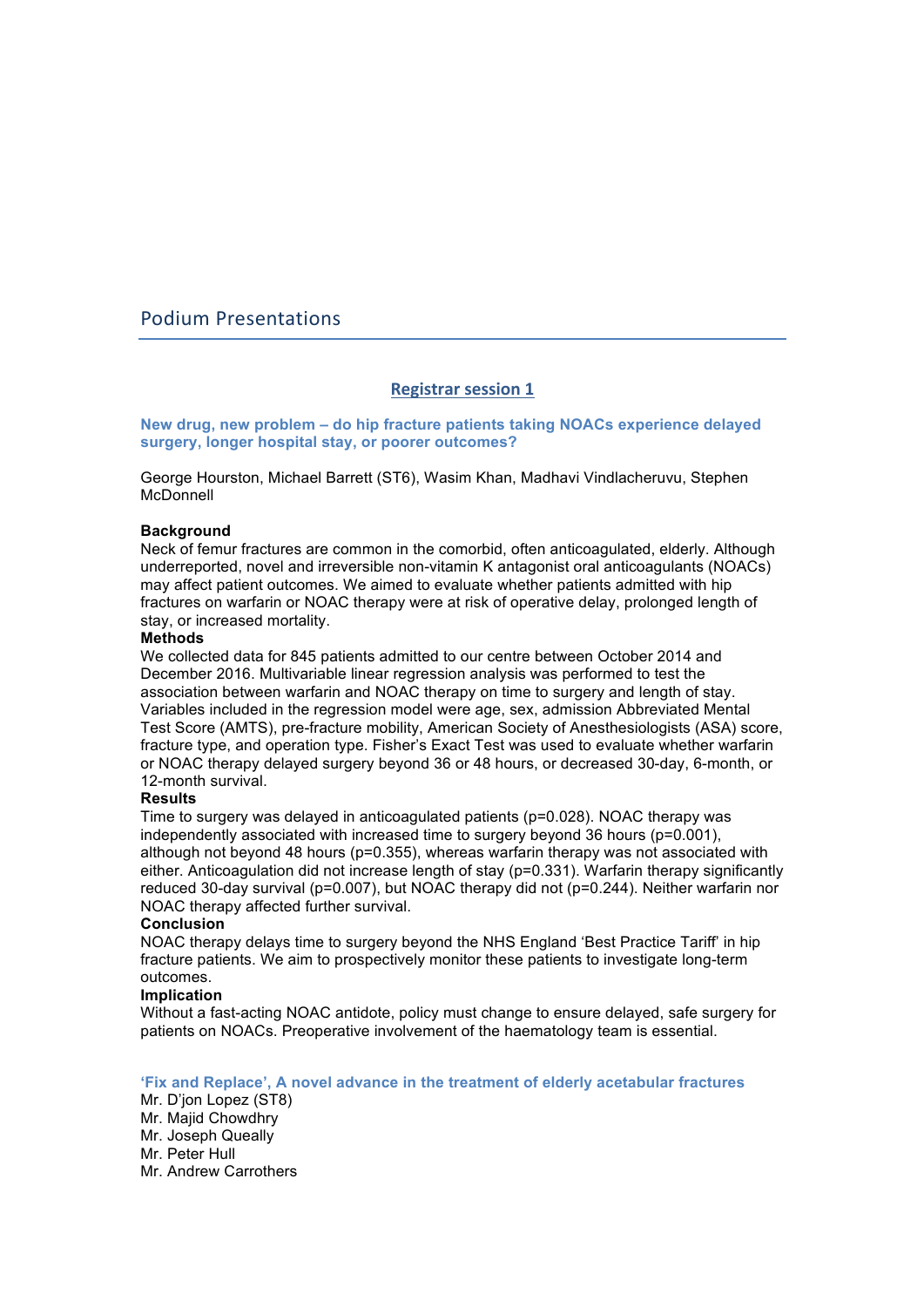Addenbrooke's Hospital, Hills Road Cambridge. CB1 0QQ

#### **Background:**

Acetabular fractures occur in a similar patient cohort to that of hip fractures. The current NICE guidelines for the management of hip fractures suggest interventions that aim to facilitate early mobilization, and optimize clinical outcomes. However, treatment principles for acetabular fractures in the elderly differ vastly. There is currently no guidance in place for these injuries and minimal evidence to inform practice.

Our aim in this study is to offer a treatment regime that allows immediate weight-bearing and optimizes the outcome for these patients.

#### **Methods:**

Consecutive patients with acetabular fractures were offered 'Fix and Replace' surgery from September 2013.

The surgical technique involved simultaneous fixation of the acetabular fracture, followed by Total Hip Arthroplasty performed at the same sitting.

Pre-operative patient scores were obtained in the form of the Oxford Hip Score (OHS) and EQ-5D. These were then repeated at regular post-operative intervals

#### **Results:**

Thirty-two (32) consecutive patients were selected between 2013 and 2017. These included 27 patients with native acetabular fractures, as well as 5 peri-prosthetic acetabular fractures. The average patient age was 76.69 years-old. The youngest patient was 59 years-old, the oldest was 94 years-old. 20 Males were included, and 12 Females. Mean follow up time was 10.31 months. The longest period of post-operative follow up was 41 months. The average pre-operative OHS was 44.26, and 30.36 post-operatively. The average pre-operative EQ-5D 75 and 65 post-operatively. There were no related deaths, and no infections. There were 2 post-operative dislocations.

#### **Conclusion(s):**

By pursuing the goal of early mobilization with 'Fix and Replace' we were able to get these patients back to a good level of function.

#### **Implications:**

Like Hip fractures, acetabular fractures in the elderly should be treated in line with best practice recommendations. This study provides evidence for the use of the 'Fix and replace' in this regard.

#### **Intracapsular femoral neck fractures in young adults: a twelve hour window for treatment?**

Sibbel J (ST3), Phaily A, Chetty N, Kalairajah Y

Department of trauma and orthopaedics, Luton & Dunstable university hospital

#### **Background**

Intracapsular femoral neck fractures in young adults are high-energy injuries with potentially serious complications. It is recognised that operating quickly is preferable; however there is no consensus on what constitutes the optimum timeframe or fixation method. We evaluated the outcomes of these patients at our DGH over an eight-year period.

#### **Methods**

A large retrospective study looking at all patients between the age of 18 and 60 who sustained intracapsular femoral neck fractures and received surgical fixation between march 2006 and December 2014 at our hospital. Using patient notes and radiographs we recorded time to theatre, garden classification, fixation method, and failure (defined as avascular necrosis or non-union requiring re-operation). Patients with less than 1-year follow up were excluded.

#### **Results**

61 patients were included (m: 29, f:32). 27 patients received surgery in less than 12 hours; 34 in more than 12 hours. 19 patients' fractures were classified as either garden i/ii; 42 as garden iii/iv. Fixation involved either Targon plate (n=10), dynamic hip screw (n=27) or three cannulated screws (n=24). Complications occurred in 17 patients (27.8%) – 16 avascular necrosis, 1 non-union. 41% of all patients receiving surgery after 12 hours had complications compared to 11% when surgery occurred within 12 hours. Complication rate in early versus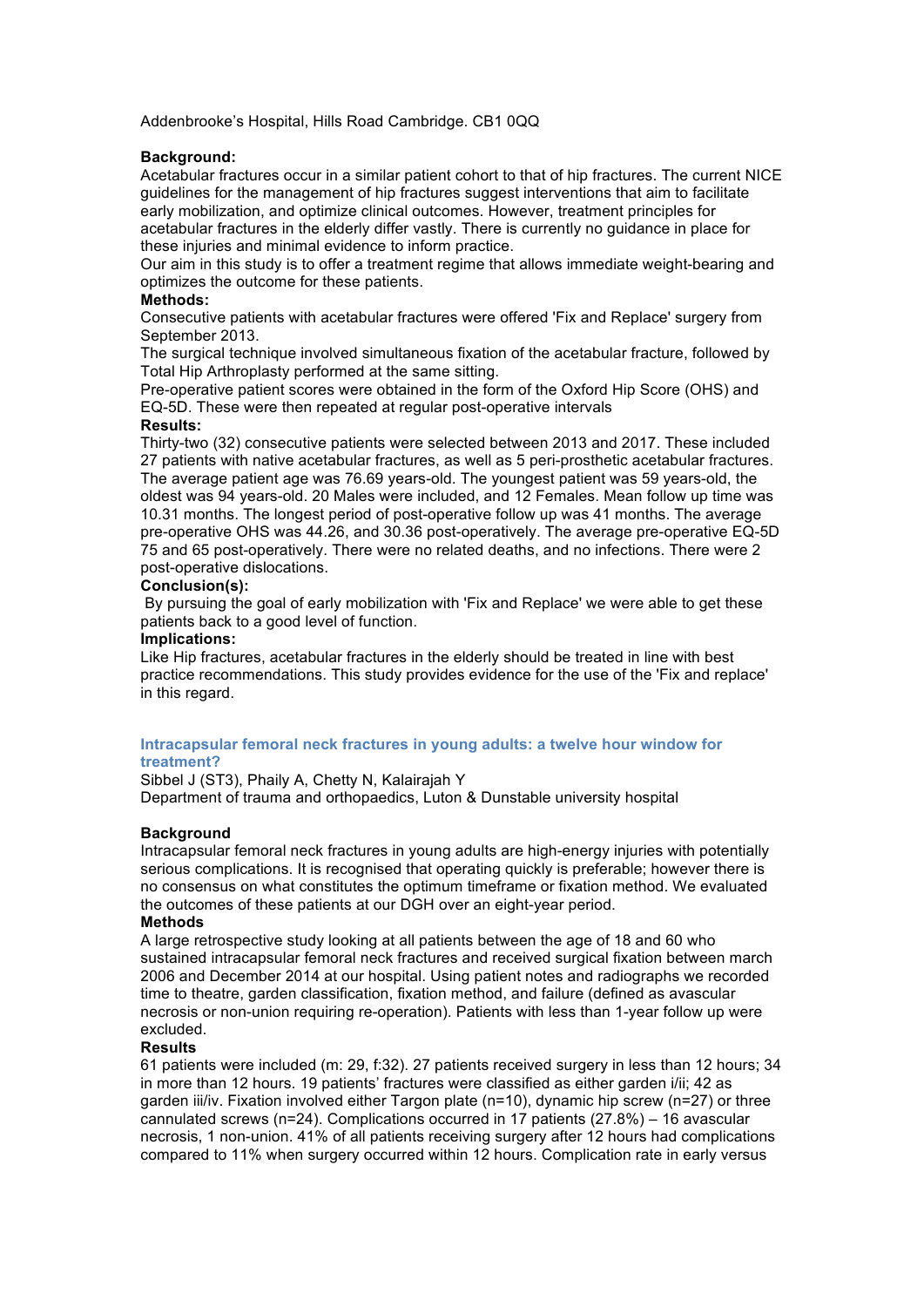late surgery respectively, subdivided by fixation: dhs – 14% vs 31%; Targon plate – 33% vs 86%; cannulated screws – 0% vs 40%.

#### **Conclusions**

Failure rates were much higher across all three methods of fixation when surgery was performed after more than 12 hours. Specifically in patients with garden iii/iv fractures, 13% of those who received earlier surgery (3/22) had complications versus 65% of those fixed later (13/20).

#### **Implications**

The latest meta-analysis (papakostidis, 2015) showed an association between non-union and timing of surgery more than 24 hours after admission, but no association between timing and avascular necrosis. Our study shows a delay of more than 12 hours is associated with avascular necrosis for all fixation methods, and especially for more severe fracture patterns. We must therefore re-explore the 24 hour window in the management of these injuries.

#### **Open lower limb fractures in Major Trauma Centers- a loss leader?**

Arman Memarzadeh (ST6), Elizabeth Tissingh, Joseph Queally, Peter Hull **Addenbrookes**

#### **Introduction:**

Open lower limb fractures are resource intensive injuries. Regardless of the financing model, the cost of treatment is an important consideration for any healthcare provider. **Methods:** 

Open lower limb fractures treated at our centre were identified over a six-month period. Isolated open femur or tibia fractures were included as well as cases with multiple fractures. Direct inpatient care costs were calculated and income was reviewed for each case according to 'Healthcare Resource Group' (HRG) cost codes.

#### **Results:**

A total of 41 open lower limb fractures (32 patients) were identified. There were isolated open fractures in twenty-five and multiple lower limb open fractures in seven patients. Twenty-three patients (72%) were male and nine were female (28%) with an average age of 40 years (range 10–89 years). The fractures were classified according to Gustilo and Anderson (GA) and divided into two main groups; there were 13 mild and 28 severe open fractures. The median direct cost of inpatient treatment for open lower limb fractures was £19,189 per patient. There was a net gain of £6,288 per fracture in the mild group and a loss of £7,582 in the severe group. The total deficit was £149,545 over the six-month period for this cohort of 41 fractures.

#### **Conclusion:**

Open lower limb fractures are expensive to treat at a cost of approximately £19,200 per patient and associated with a significant loss of income in our MTC. Cost codes should reflect the complex and more expensive treatment of these patients to avoid the inadvertent financial 'penalties' of treating such patients. This study is the first to calculate the direct inpatient treatment costs of open lower limb fractures in a major trauma centre. It highlights the need for cost saving strategies and for appropriate remuneration in MTCs.

#### **Registrar session 2**

#### **Developmental Dysplasia of the hip presenting between 12 and 18 months; medial open reduction or delayed anterior approach plus innominate osteotomy**

Christopher Bache; Mohammad Shahid; Feiran Wu; **Rosamond Tansey (ST3)** MBChB Birmingham Children's Hospital, Birmingham, United Kingdom

#### **Purpose:**

Several different surgical strategies exist for management of developmental dysplasia of the hip (DDH) presenting between 12 and 18 months of age. We aim to compare the radiological results of immediate medial approach open reduction (MAOR) with delayed surgery to 18-22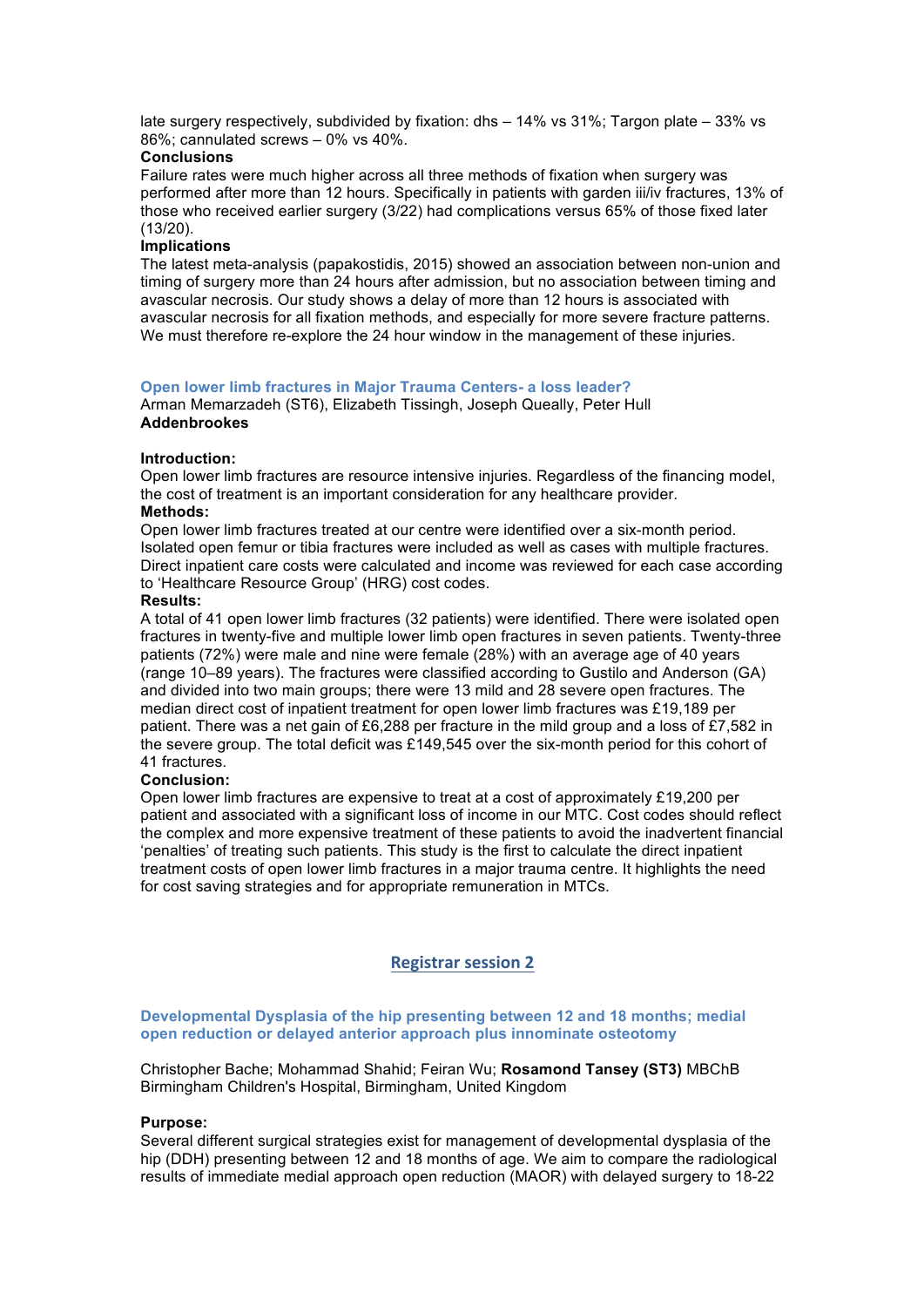months such that concomitant anterior open reduction plus innominate (Salter) osteotmy can be performed (AORI).

#### **Methods:**

We retrospectively identified 20 patients presenting between 12 -18 months who underwent immediate MAOR by a single surgeon (average age 15.5 months). Modified Ludloff approach was used with ligamentum teres tenodesis. Hip spica applied for 12 weeks. We also identified 24 patients who presented later and underwent AORI between age 18 and 22 months (average age 20 months). Hip spica applied for 10 weeks. Patient radiographs were assessed by 3 reviewers to determine evidence of avascular necrosis AVN (Kalamchi and MacEwen), acetabular index, severin grade (for patients age 6 year and above). Need for secondary surgery was recorded. All surgeries performed by senior author.

#### **Results**:

Minimum follow up 4 years. MAOR group average FU 8.5yrs. AORI group 6.5yrs. Grade of dislocation at presentation comparable between groups. No cases of redislocation. At latest follow up, no statistically significant difference in terms of AVN or Severin grade although trend towards better results in MAOR group. Overall 98% Severin gd 1/2. Two cases of severe AVN (gd3/4) in AORI group. Single case of gd 2 AVN in MAOR group plus 2 cases of long leg dysplasia.

IN MAOR group 75% of patients required innominate osteotomy as secondary procedure for persistent dysplasia (AI > 30 degrees at 2 yrs).

#### **Conclusion:**

Both approaches lead to satisfactory radiological outcome with rate of severe AVN (gd2-4) less than 10%. Prolonged follow up will be necessary to assess final outcome. The majority of patients having MAOR after age 12 months will require innominate osteotomy at later stage. For this reason we would recommend MAOR only for patients presenting with acetabular index less than 35 degrees and before 15 months. Older patients and cases where AI >35 degrees should have surgery delayed until the operating surgeon feels that the boney pelvis is large enough to perform concomitant open reduction and innominate osteotomy. **Significance:** 

To the best of our knowledge this is the first study to specifically compare medial approach open reduction with anterior open reduction plus innominate osteotomy in this particular age range.

#### **Diagnostic indicators of a hip effusion on plain film radiography in children: worth another look?**

M. Dunne (ST4), D. Gill, M. Latimer **Peterborough** 

Plain film radiography is not the gold standard imaging technique for identifying a hip effusion. However, it´s almost certainly the most readily available imaging technique for the assessment of a child presenting with a painful hip in the hospital setting. Most hospitals provide a 24 hour radiography service whereas access to out of hours ultrasonography (US) and magnetic resonance imaging (MRI) is limited. Additionally, children under the age of 5 or 6 years old commonly require a general anaesthetic to acquire an accurate scan. Various studies in the past have referred to radiographic signs of a hip effusion. These studies predate modern digital radiology and it´s now very easy to make accurate measurements on plain film radiographs using the standard software packages provided.

Our aim was to see if the advent of digital radiology made these reported indicators a reliable way of detecting hip effusions in a paediatric population.

We performed a retrospective review of 92 patients presenting to our institution over an 8 year period with a suspected diagnosis of septic arthritis of the hip. 49 patients met our inclusion criteria and 4 measurements were carried out on AP radiographs by 2 reviewers blinded to the both the suspected laterality and the final result of subsequent MRI or US imaging. The difference between the two sides for each measurement was then calculated as a ratio and sensitivities and specificities over a range of increments calculated to determine a significant cut off.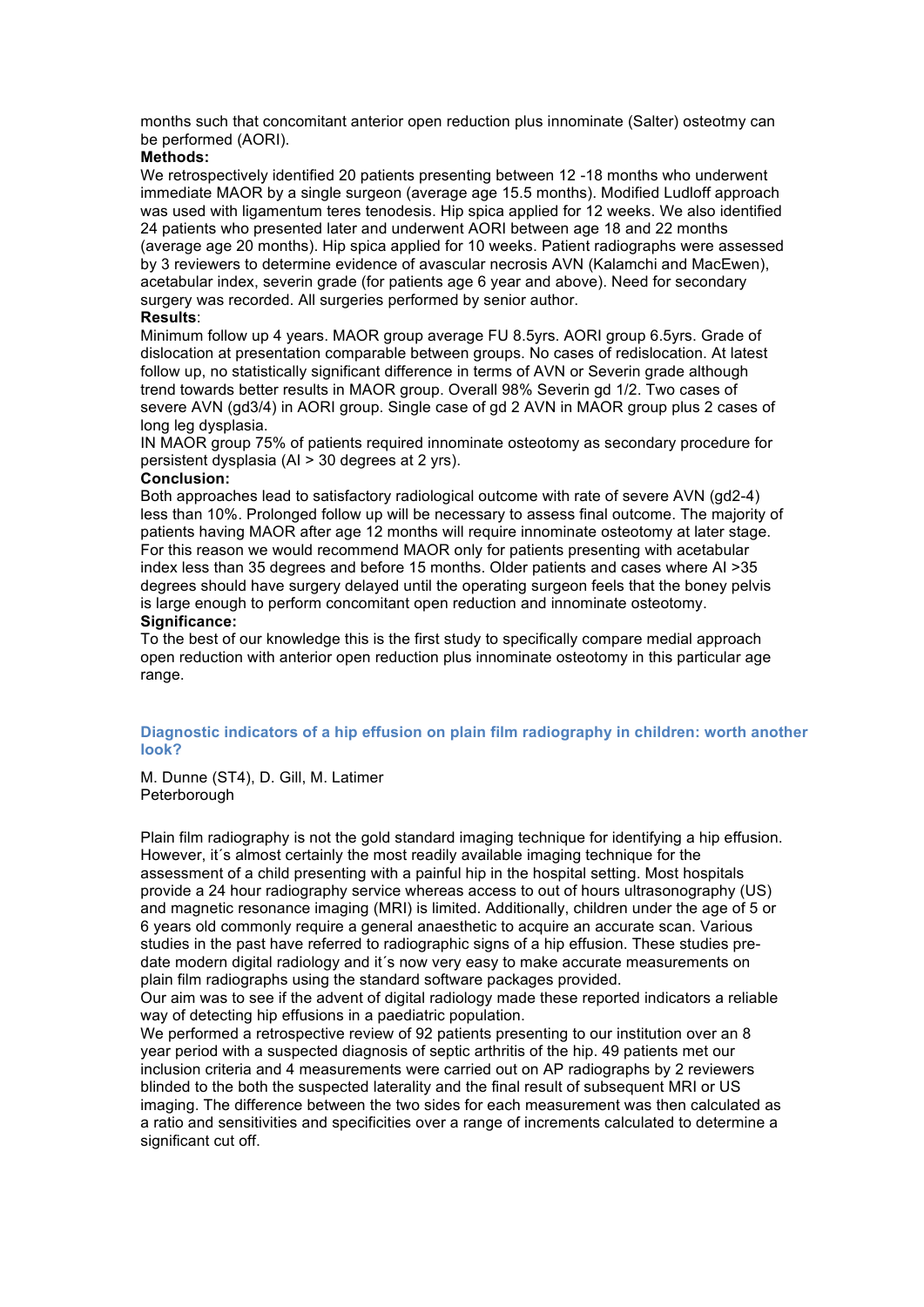We found that a Metaphyseal Tear Drop Distance (MTD) difference ratio greater than or equal to 0.10 (Sensitivity 0.81, Specificity 0.74, p value 0.0001) proved the measurement with the most potential.

We do not propose replacing MRI or US as the gold standard but feel this simple measurement may potential be useful when these modalities are not available.

#### **The First Worldwide Survey on Surgeon Preferences in the Management of Stiffness following Total Knee Arthroplasty**

K H Sunil Kumar (ST4), Georgios Mamarelis, Vikas Khanduja Addenbrooke's - Cambridge University Hospitals NHS Foundation Trust, Cambridge, UK.

#### **Background:**

Stiffness following total knee arthroplasty (TKA) is a devastating complication. To date there are no clear guidelines for the appropriate management of this problem. This survey was undertaken to understand the attitudes and preferences, amongst surgeons across the world, for the management of stiffness following TKA.

#### **Methods:**

A validated online questionnaire, looking into various aspects of management of stiffness following TKA, was sent to members of the International Society of Orthopaedic Surgery & Traumatology (SICOT), following approval of the SICOT Research Academy. A total of 311 respondents, from 25 countries in 6 continents, completed the online survey.

#### **Results:**

The definition of stiffness following TKA varied among the different surgeons. A majority of the respondents (54%) elected to perform manipulation under anaesthesia (MUA) between 6 and 12 weeks following the index TKA. The average improvement in range of motion (ROM) following MUA was perceived to be 10-20 degrees by 33% and 21-30 degrees by 42% of respondents. 72% of surgeons used a continuous passive motion (CPM) devise following MUA. A total of 95% of surgeons offered formal physiotherapy following MUA: 61% for 6 weeks, 28% for 3 months and 6% for 6 months The rate of complication following MUA was reported to be <1% by 70% and 1-3% by 19% of respondents.

#### **Conclusion:**

Even though there is a variation in the management of stiffness following TKA, MUA and physiotherapy are still the first line of treatment along with CPM. Majority of the surgeons prefer to perform an MUA between 6 and 12 weeks. Identification of the problems at the first post-operative follow up appointment is crucial to ensure good long-term outcome.

#### **Long-term Follow-up of Patients Undergoing Tibialis Posterior Transfer: Is Acquired Pes Planus a Complication?**

M. Pecheva (ST3), A. Devany, B. Nourallah, C. Pasapula

#### **Introduction and Hypothesis**

Tibialis posterior transfer is a well-established and reliable surgical procedure in the treatment of foot drop to enable the patient to dorsiflex the foot and ankle to improve function of gait. Our hypothesis is that if tibialis posterior dysfunction primarily leads to pes planus, then it would be reasonable to suggest that patients undergoing transfer of tibialis posterior may develop an acquired flat foot.

#### **Patients and Methods**

We undertook long-term clinical follow-up of 10 consecutive patients who underwent a tibialis posterior transfer for foot drop with an average age of 53.4 years (31 to 71 years, 5 male) and a mean follow up of 44.7 months (78 to 3 months).

All participants underwent initial clinical assessment with AP and lateral radiographs conducted by the same radiographer.

Calcaneal pitch, Meary's angle, the talo-calcaneal angle and talo-navicular coverage on anteroposterior radiographs were measured using the IMPAX digital goniometer by 3 authors and for each patient pre and post-operatively.

In addition, all participants underwent clinical assessment using the recently described 'medial heel lateral push test' to assess for spring ligament integrity, with degree of lateral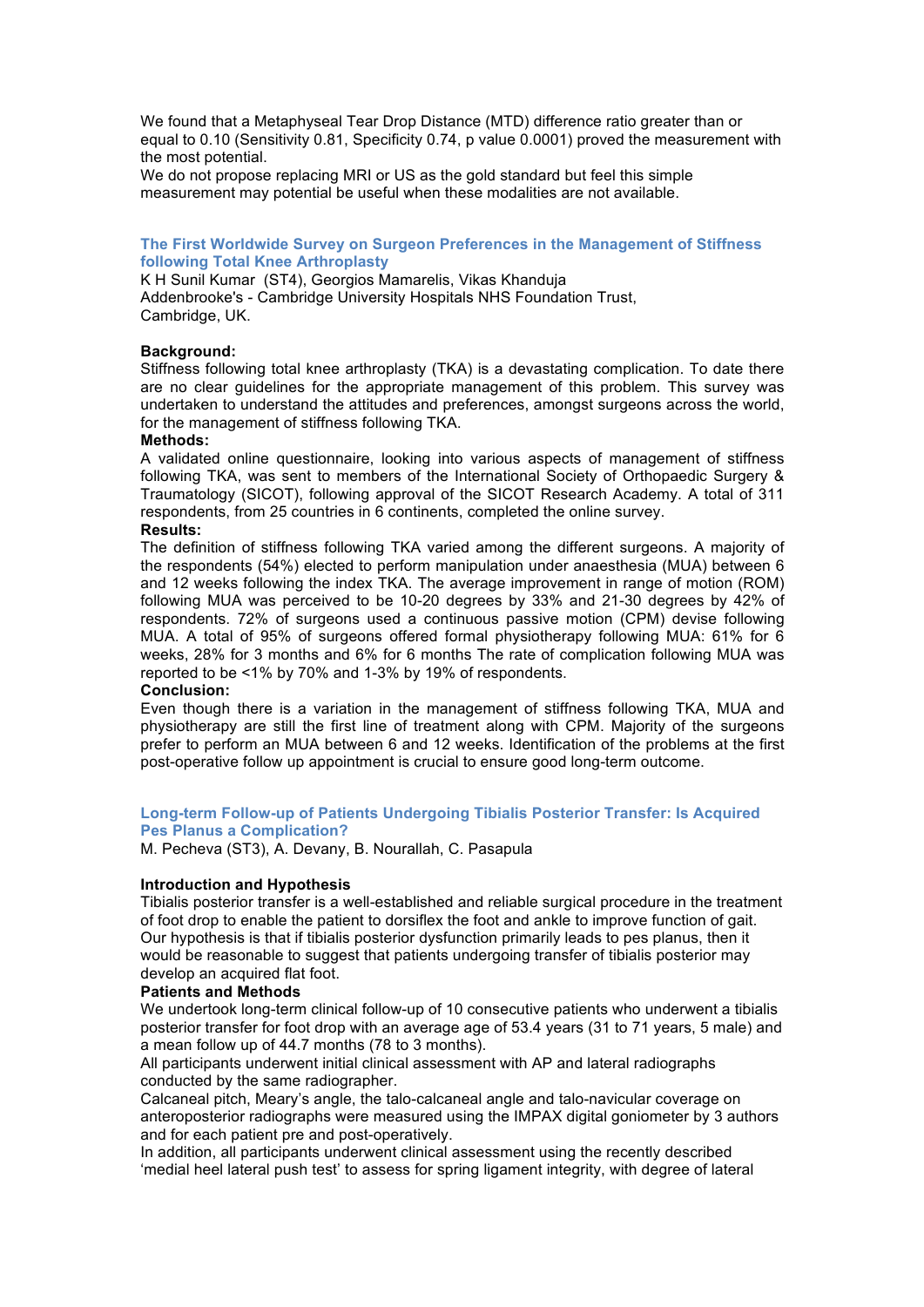displacement and end point quality recorded for each patient by following 3 trials by two separate assessors.

#### **Results**

After reviewing 10 patients who underwent TP transfer for foot drop, none of them developed a pes planus deformity.

The average pre- and post-operative calcaneal pitch difference was +2.47 to -3.47 degrees for the ten patients as recorded by 3 observers (±1.82 SD). The average pre-and postoperative Meary's angle difference was +3.57 to -4.90 degrees for the 10 patients as recorded by the 3 observers (±2.44 SD). The average pre-and post-operative talo-calcaneal angle difference was +9.63 to -5.73 degrees for the 10 patients as recorded by the 3 observers (±4.83 SD). The average pre-and post-operative talo-navicular coverage difference was +4.73 to -9.8 degrees for the 10 patients as recorded by the 3 observers (±5.73 SD). Medial heel lateral push test scores for the ten patients showed an average displacement of 129 mm (Observer 1, 67 – 300 mm) and 123 mm (Observer 2, 67 – 347 mm) following 3 trials for each patient with an average inter-observer difference for absolute values of 24 mm (0 – 47 mm). This demonstrates an intact spring ligament as there is little displacement using the medial heel lateral push test score. None of these patients developed an acquired pes planus, despite tibialis posterior transfer. The spring ligament may, therefore, be considered to be a key structure preventing the development of pes planus.

This would suggest that as supported by recent literature (Pasapula et al, 2015), the concept of tibialis posterior dysfunction as described by Johnson and Strom in 1989 is flawed and that it is entirely possible that spring ligament dysfunction may be the primary cause of acquired pes planus.

#### **Conclusion**

We conclude that acquired pes planus deformity is not caused by tibialis posterior dysfunction based upon its absence in patients undergoing de-functioning of tibialis posterior following its use as a donor for transfer in the treatment of foot drop.

These findings, in addition to a recently published cadaveric study assessing the role of the spring ligament in flat foot, challenge the current understanding of the role of TP in acquired pes planus, as popularised by Johnson and Strom.

We suggest that the spring ligament is the primary structure in preventing pes planus and that tibialis posterior dysfunction occurs secondarily to spring ligament dysfunction.

#### **Registrar session 3**

#### **Post-code lottery? Is there variation in the allocation of funding for lower limb arthroplasty between clinical commissioning groups in England?** Rachel Fischer ST3 West Suffolk Hospital

#### **Background:**

The NHS is currently in a time of great financial stress and constraint. Perceived 'rationing' is being reported and felt by the British public- evident in the allocation of funding for arthroplasty surgery via clinical commissioning groups (CCGs).

#### **Methods:**

209 GGCs were approached via email, using the freedom of information act, and asked to provide information of patient criteria for hip and knee arthroplasty funding.

#### **Results:**

91 CCGs (44%) responded with information regarding hip arthroplasty funding allocation and 68 (33%) with regard to knee arthroplasty.

*Hip arthroplasty:* 36 (40%) CCGs required a patient to have been placed on a pathway prior to referral; 17 of which required physiotherapy assessment, 5 had a minimum time frame of 3- 6 months. An upper BMI limit was required by 30 CCGs; this varied from 30 (6 CCGs), 35 (16 CCGs) and 40 (8 CCGs). Smoking was a restriction to funding in 4 CCGs. A functional scoring assessment criteria was in place in 22.

All CCGs reported having a bypass mechanism for patients who do not fulfil the funding criteria based on clinical assessment.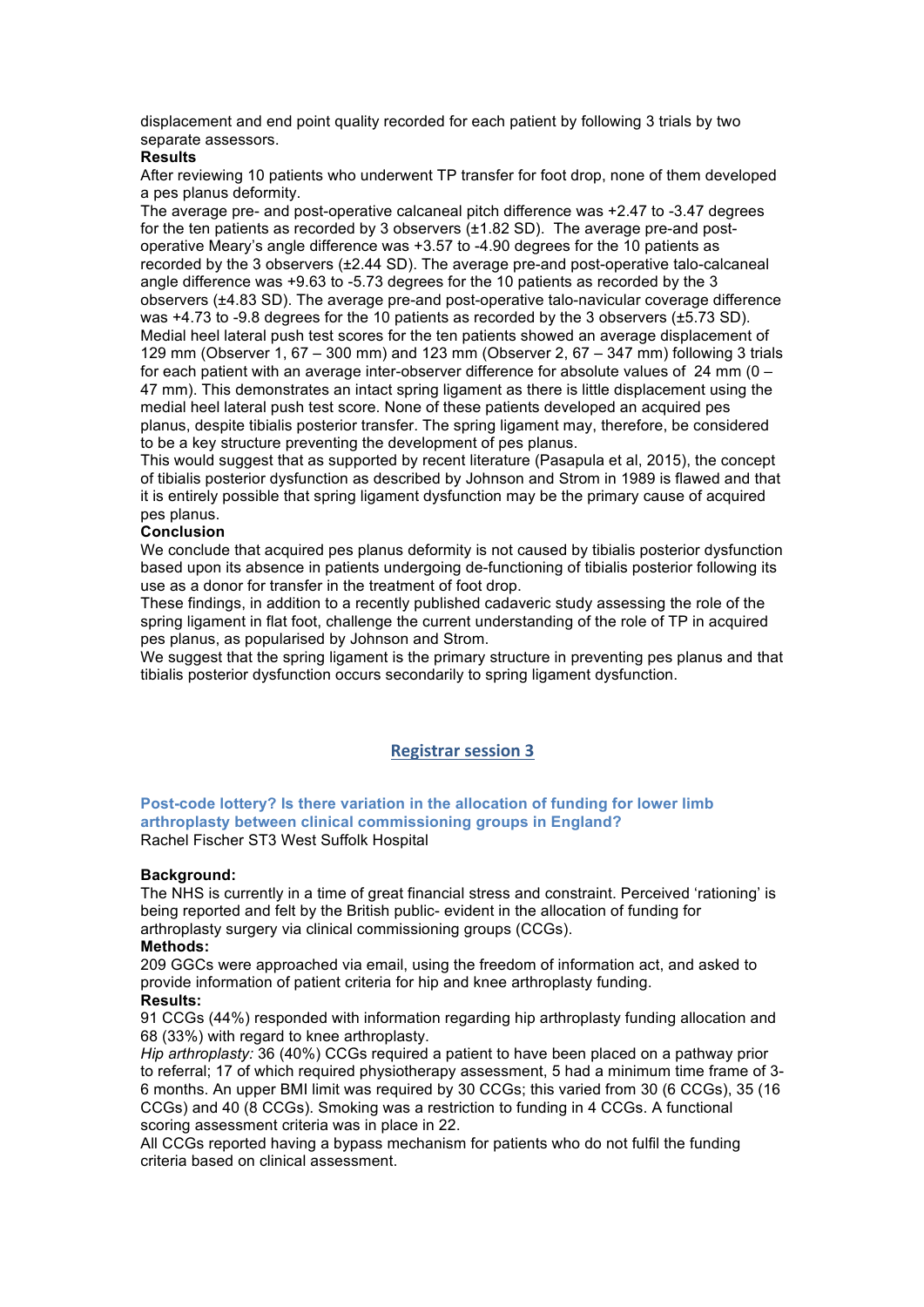*Knee arthroplasty:* 28 (41%) CCGs required assessment on a pathway, 16 of which required input from physiotherapy. A BMI limit was required by 20 CCGs- again varying from 30- 40 between respondent. Smoking was a restriction to funding in 3 CCGs and a further 2 required referral to smoking cessation. A functional scoring assessment criteria was in place in 15 CCGs.

#### **Implications:**

The idea of a postcode lottery for health allocation has long been in existence, despite poor response from CCGs for information it is apparent that large variations in funding criteria exist. In a time when questions are being asked with regard to the allocation of resources it may be time to set a standard for the whole country.

#### **Swallowing Following C-spine Surgery (EAT -10)**

Tom Marjoram (ST6) Tim Woodacre (Senior Spine Fellow), Ipswich Hospital Spine Unit.

"At risk" structures during cervical spine surgery include the glossopharyngeal and hypoglossal nerves and the superior and recurrent laryngeal nerves. In addition the oesophagus is vulnerable in anterior surgery. Consequently post-operative dysphasia is a risk; with reported rates of 71%(1) following anterior and 13% following posterior surgery(2), with 53-36% persisting after 8 weeks.

Aim: To establish the extent and variation of dysphagia post cervical spine surgery in the Ipswich Hospital Spinal unit comparative to established literature.

Cohort: All patients undergoing cervical spine surgery over 3 months at Ipswich hospital. Method: All patients undergoing anterior or posterior cervical spine surgery completed an EAT-10 questionnaire pre-operation, day 1 post-operation and 8 weeks following surgery. Results were correlated with approach, duration of surgery, presence of anterior plate and number of operated levels. A score higher than or a change greater than 3 is known to indicate a swallowing abnormality.

Results: The overall rate of dysphagia after anterior surgery was 73% in the initial post op period and 33% at 6 weeks. Posterior cervical surgery numbers were smaller in our unit but our initial dysphagia rate was 0 rising to 20% at 6 weeks following one episode of reoperation. Multilevel surgery had higher dysphagia rates of 50% at 6 weeks. Revision surgery and corpectomy also had higher rates of dysphagia as expected. Ipswich Spinal Unit is within acceptable limits in comparison to the published data.

#### **Long Term Outcomes Of Bladder, Bowel And Sexual Function In Post Operative Cauda Equina Syndrome Patients.**

Devany Adam (ST6), Steele Nick, Marya Shivan, Gill Damien, Crawford Robert, Webb Ralph, Rai Amarjit, Lutchman Lennel

Norfolk and Norwich University Hospital

#### **Background**

The short-term outcome after decompression for cauda equina syndrome (CES) has been studied in relation to the timing of surgery, but longer-term outcomes has received comparatively little attention.

#### **Purpose**

A detailed assessment of long-term outcomes after decompressive surgery for CES in 23 patients.

#### **Patient Sample**

23 patients with CES due to disc protrusion between 2004-2014.

#### **Outcome Measures**

Post-operative bladder, bowel and sexual function.

**Methods**Retrospective cohort study of CES patients. Used validated IPSS & ICIQ-UI urological, bowel and sexual function patient questionnaires.

#### **Results**

23 of 29 patients (10M, 13F, mean age 50yrs) with CES responded with a mean time to follow up of 7 years. Eight presented as complete CES versus 15 with incomplete. Mean time-to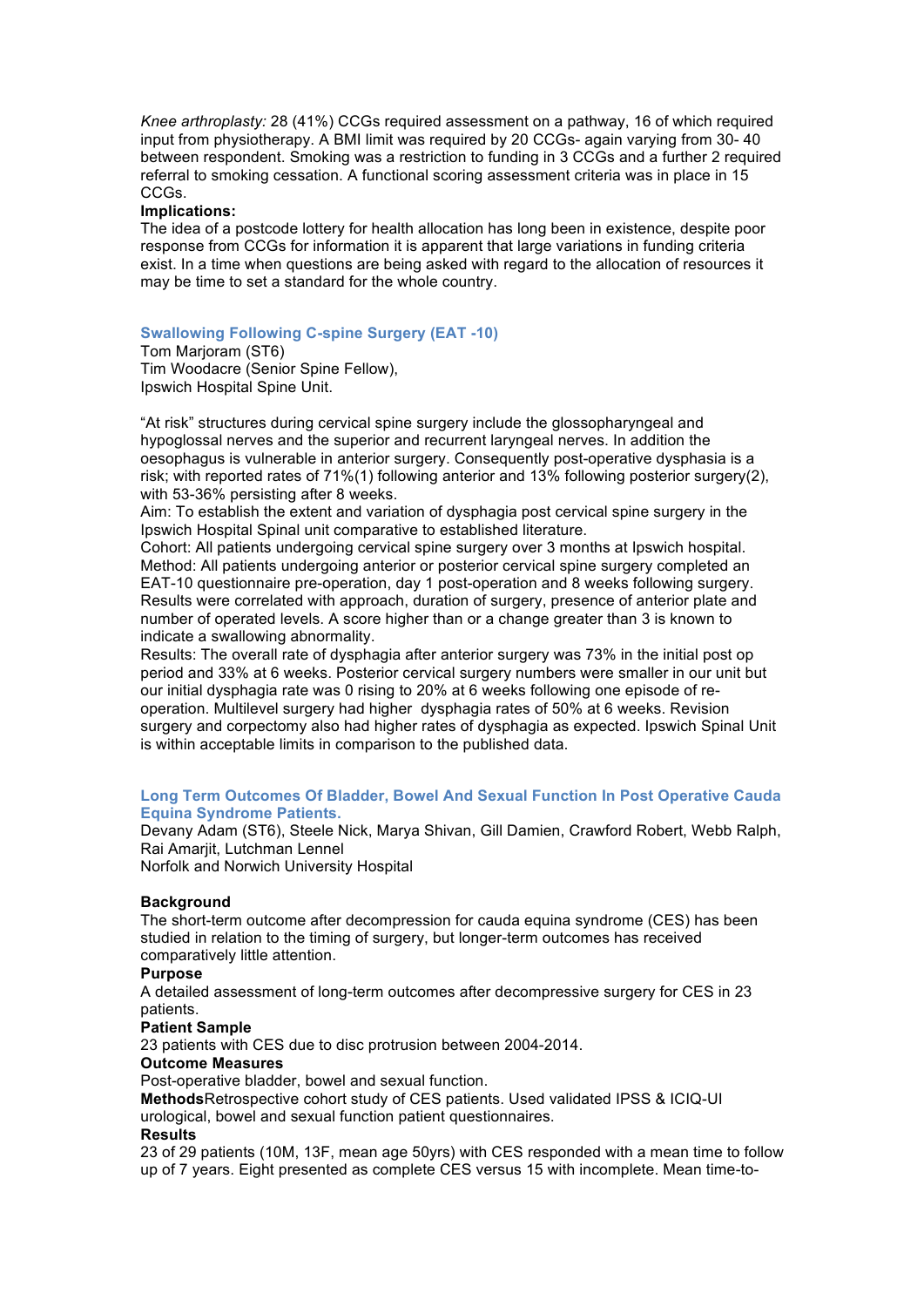surgery from onset of symptoms was 21 hours. Fourteen reported ongoing urinary problems of which 9 still use a urinary catheter. Mean voiding dysfunction (IPSS) and incontinence (ICIQ-SF) scores were 10 (range 0-26) and 9 (range 2-19) respectively, indicating moderate severity. Four of the 10 male and 12 of the 13 females report sexual dysfunction. 12 of 23 also report bowel dysfunction including 3 with faecal incontinent. 17 of 23 have a Karnofsky performance score of 80% or more

#### **Conclusions**

Our study suggests long-term sphincter and sexual morbidity is associated with CES. The 4 patients who fully recovered at 6-18 months had a shorter mean time-to-surgery of 11hrs. This study also highlights the importance of managing patients' expectations with further treatment and support.

#### **Smartphone surgical simulation for Transforaminal Lumbar Interbody Fusion (TLIF) procedure amongst orthopaedic registrars**

Coomber R, Bahsoun A, Nehme J, Chow A and Bowditch M.

#### **Background:**

In order to improve patient safety and as a consequence of reduced training hours, surgical simulation is growing. Simulation provides a safe environment for trainees to prepare for both assisting and performing surgical procedures. Our aim was to assess whether a smartphone surgical simulator app (Touch Surgery) improved trainees knowledge of a complex procedure and whether trainees felt this form of simulation was beneficial for training.

#### **Methods:**

All orthopaedic registrars within the LETB were invited to participate. TLIF was the chosen procedure as few registrars had previous experience of it. Registrars completed a preintervention questionnaire specific to TLIF followed by two modules of the TLIF simulation application on Touch Surgery and finally completed a post-module questionnaire. **Results:**

47 of 48 registrars (ST3-ST7) completed the initial analysis and 22 completed the entire study. In the pre-module questionnaire the technical questions were answered inaccurately and over 90% thought their ability of performing a TLIF would be poor or dangerous. The median scores on the simulator app modules were 97% and 90%. There was a significant improvement in the technical answers after completing the modules as well as the perceived ability of the trainee to either assist or perform part of a TLIF. Over 90% of trainees found the simulation useful and thought it should be part of surgical training.

#### Conclusion:

Barriers to simulation training can be bridged by app-based simulation. Most trainees found this form of training useful. As Touch Surgery is a cognitive trainer, this should be used to supplement training, not replace hands-on surgical experience. Whether simulation improves surgical skill acquisition or patient safety needs to be validated through a high fidelity RCT to assess the transferability of learned skills to the operating room.

#### **Implications:**

Smartphone based simulation could be integrated into higher surgical training and assessment.

#### **THR v Hemi for trauma**

Aparna Viswanath (ST7); Anum Malik; Warwick Chan; Neil Walton Norfolk and Norwich

There has been increasing debate about the use of total hip replacement (THR) in the setting of an acute displaced intracapsular neck of femur fracture. Despite few good quality studies on the subject, NICE have issued guidance suggesting that we offer a THR to those patients who are not cognitively impaired, are able to walk independently with a maximum of 1 stick outdoors, and who are medically fit for the procedure.

We performed a retrospective review of 10 years of intracapsular neck of femur fractures treated with either a cemented hemiarthroplasty or a THR at one hospital. A total of 2721 patients were reviewed along with all subsequent clinic letters and radiographs. The primary outcomes analysed were return to hospital with a problem and revision surgery. We also secondarily looked at mortality rates.